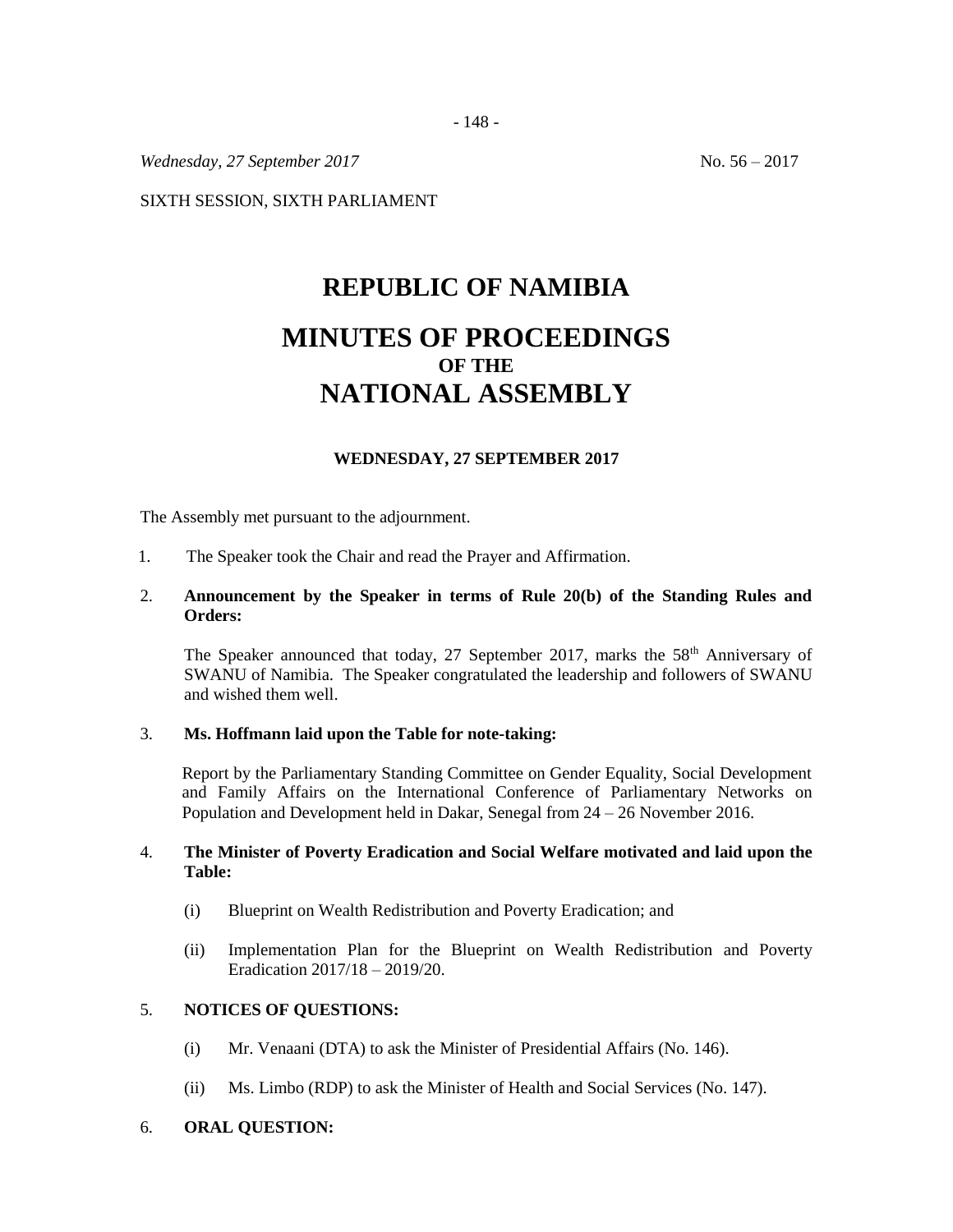Mr. Muharukua (DTA) asked the Prime Minister (No. 31) – *Replied to*.

#### 7. **Ministerial Statement in terms of Rule 98 of the Standing Rules and Orders:**

The Minister of Gender Equality and Child Welfare briefed the Assembly and the nation on the forthcoming celebration of the Day of the Namibian Child, which was ratified by Namibia on 28 September 1990 and consequently the 28 September was declared a national day by Cabinet in 2000. The day is now being celebrated yearly and this year's main event is going to be hosted in Gobabis, Omaheke Region and will be officiated by the Minister and everyone is invited to attend.

### 8. **FIRST ORDER READ:**

Resumption of Debate on teenage pregnancies amongst school-going children.

Question before the Assembly on Tuesday, 26 September 2017, as moved by Ms. Dienda (page 142): That the Motion be adopted.

On the motion of the Minister of Gender Equality and Child Welfare, seconded by the Minister of Justice, debate adjourned until Tuesday, 3 October 2017.

#### 9. **SECOND ORDER READ:**

Resumption of Consideration of the Proposed Revised Rate of Tax on Agricultural Commercial Land in Namibia.

Question before the Assembly on Wednesday, 13 September 2017, as moved by the Minister of Land Reform (page 131).

Question put: That the Proposed Revised Rate of Tax be adopted.

Agreed to.

### 10. **NOTICE OF A MOTION:**

Ms. Van den Heever moved, seconded by Mr. Muharukua:

That this Assembly  $-$ 

*Discusses* the occurrence of child marriages in Namibia and the role potentially harmful cultural and traditional practices might be playing in promoting child marriages.

That this Motion be referred to the relevant Parliamentary Standing Committee for further interrogation.

On the motion of the Deputy Minister of Agriculture, Water and Forestry, seconded by Ms. Sibungo, debate adjourned until Tuesday, 3 October 2017.

11. In terms of Rule 99(a) of the Standing Rules and Orders, the Speaker adjourned the Assembly at 17:50 until Thursday, 28 September 2017.